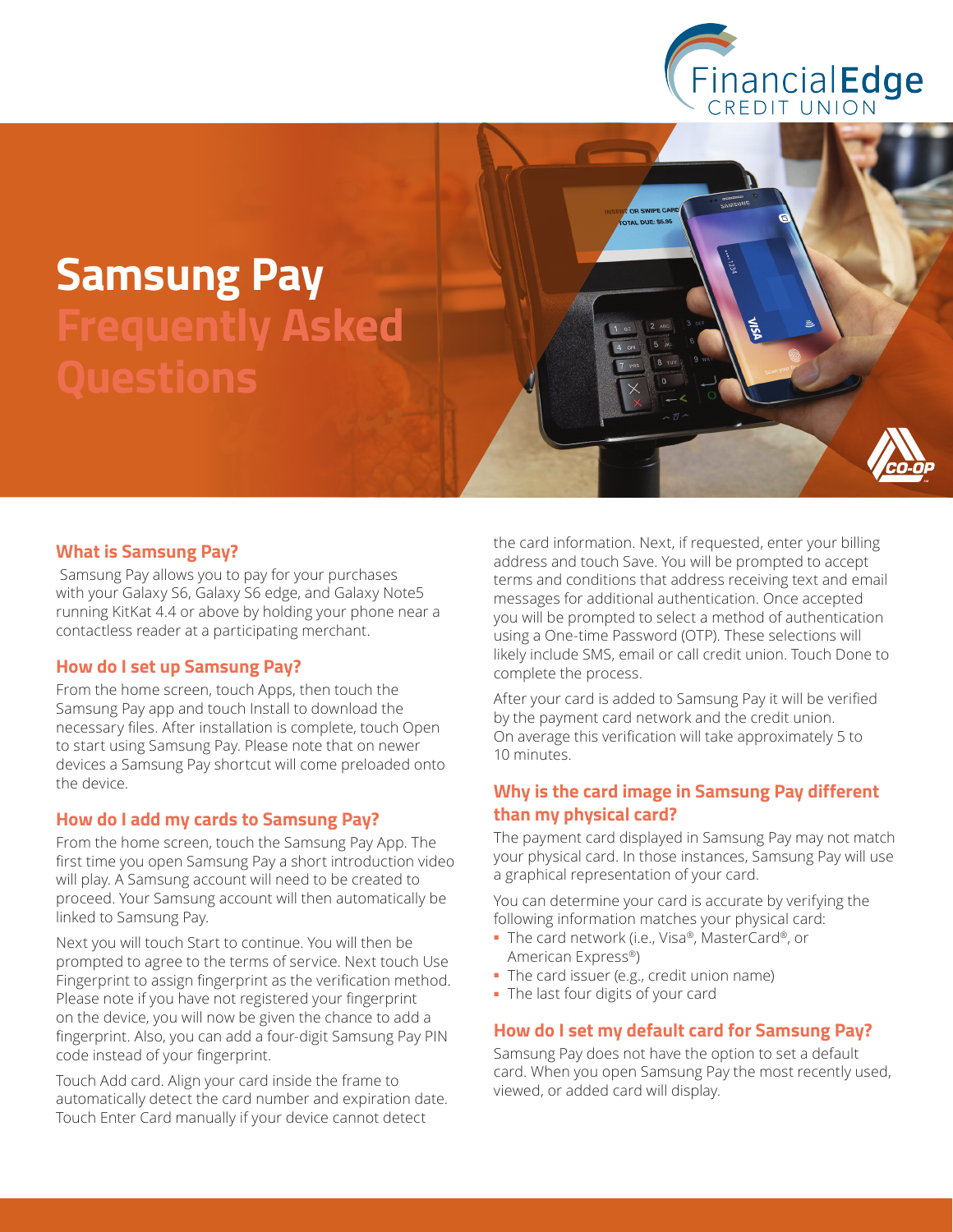## **How do I add my fingerprint as a verification method?**

Place your finger on the home key and then lift it off once you feel a vibration. Repeat until you have reached 100%. To ensure your whole fingerprint is recorded, move your finger slightly each time you touch the key, fully covering the key with your finger. Touch OK to use your fingerprint to unlock your device.

## **How many payment cards can I add to Samsung Pay?**

A total of 10 payment cards can be added to Samsung Pay. These include credit and debit cards.

#### **How do I make a payment with Samsung Pay?**

First, open Samsung Pay from your home screen. Swipe from the bottom of the screen to the top to access your payment cards. Select your desired card. Place your finger on the Home key to verify your identity. If you are using your Samsung Pay PIN, touch Enter PIN and enter your 4-digit code. Place the back of your device against the card or NFC reader on the payment terminal.

#### **What is Magnetic Secure Transmission (MST)?**

Magnetic Secure Transmission (MST) is a technology that emits a magnetic signal that mimics the magnetic strip on a traditional payment card. MST sends a magnetic signal from your device to the payment terminal's card reader (to emulate swiping a physical card without having to upgrade the terminal's software or hardware). MST technology is accepted at nearly all payment terminals with a card reader. Some payment terminals may require software updates. Simply select a card from Samsung Pay and transmit the payment information by moving your device within an inch of the terminal. Your transaction and payment information will be kept private and secure with the use of tokenization.

Samsung boasts that MST is more secure than using a traditional payment card and is as secure as paying with Near Field Communication (NFC).

#### **What's the difference between NFC and MST?**

Near Field Communication (NFC) allows two devices placed within a few inches of each other to exchange information. NFC payments require merchants to upgrade their old terminals to NFC-enabled payment terminals. Magnetic Secure Transmission (MST) sends a magnetic signal from a compatible device to the payment terminal's card reader (to emulate swiping a physical payment card). MST payments do not require the merchant to upgrade the payment terminal, making Samsung Pay available for use at nearly all payment terminals with a card reader. Some payment terminals may require software updates.

Samsung Pay uses both NFC or MST to send payment information to the terminal. The transaction is seamless, whether using NFC or MST, allowing for a better user experience. According to Samsung, both technologies are equally secure, using a unique digital card number in place of your actual payment card's number. Your information is kept private and secure, and only your bank and the card's payment network will have information on the transaction.

## **Can I use Samsung Pay at an Automated Teller Machine (ATM)?**

Samsung Pay will not work at ATMs. In addition to ATMs, Samsung Pay will not work with card readers where it is necessary to insert your card into the reader. This type of card reader is commonly found at gas stations (outdoor pumps), bus/train stations and vending machines.

# **What should I do if I have an issue adding a payment card to Samsung Pay?**

Contact the credit union and verify you are adding an eligible payment card. Some cards from participating banks may not be supported in Samsung Pay. Samsung Pay also requires an active Internet connection when adding a payment card. Verify you are connected to the Internet via a Wi-Fi® network or using your mobile data connection.

## **Can I use the same payment card with more than one device using Samsung Pay?**

There are no restrictions on adding the same payment card to multiple devices. For example, if you and your spouse share a credit card, you can add the card to both devices. The total number of devices you can add the same card to may vary by the credit union. For additional information, contact your credit union.

## **What should I do if my device is lost or stolen?**

Your payment information is not accessible without your fingerprint or Samsung Pay PIN. For added security, the Samsung Find My Mobile service can remotely lock or erase your payment cards in Samsung Pay. Alternatively, you can choose to erase your entire device and/or removable storage. When you lock Samsung Pay using Find My Mobile, all payments will be disabled on the device. If you locate your device, you can quickly unlock your cards by authenticating your identity by scanning your fingerprint or entering your Samsung Pay PIN.